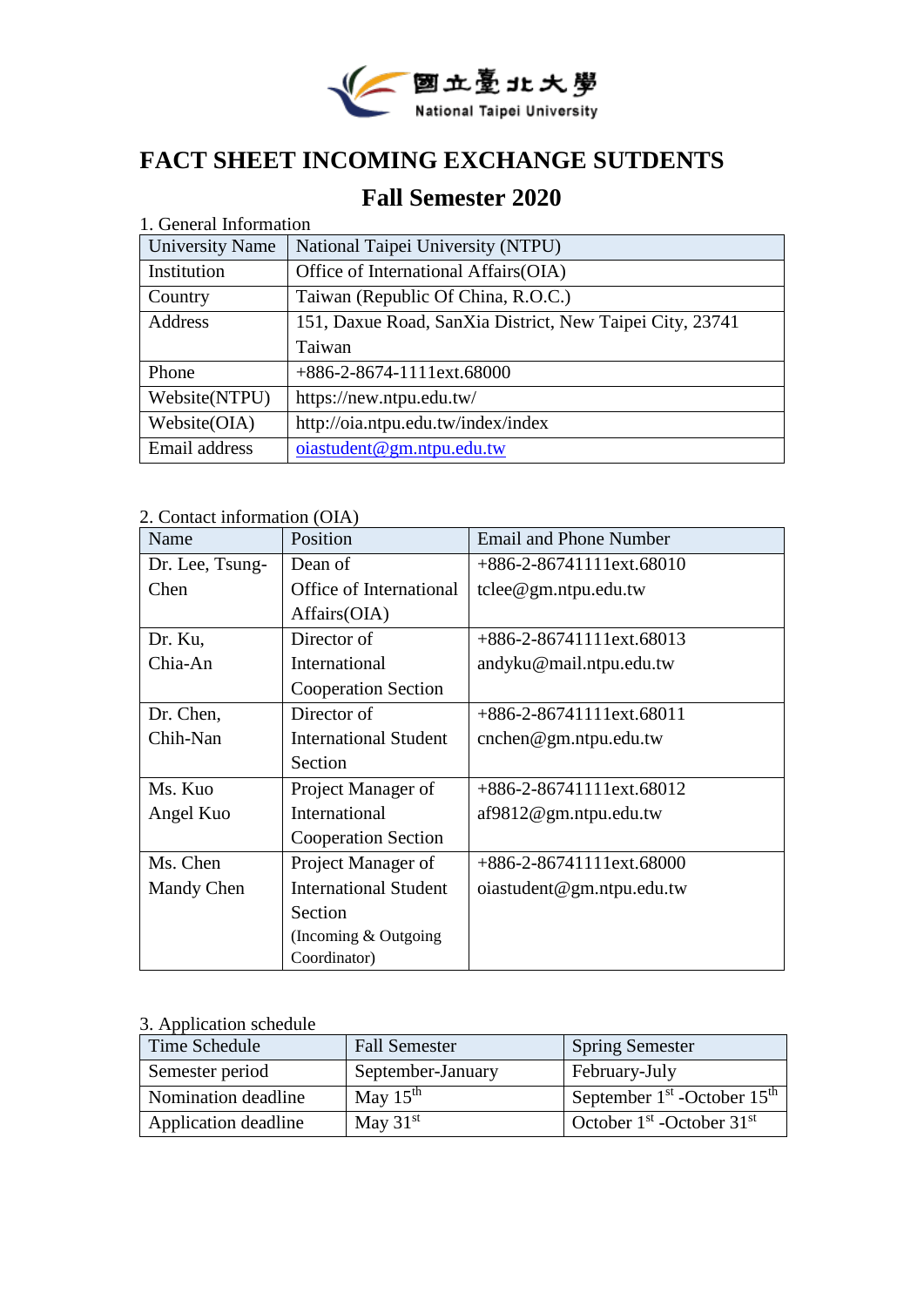

| Step1.        | Please send your nomination list to us and we will reply you           |  |
|---------------|------------------------------------------------------------------------|--|
| Nomination    | a web link along with your account and password.                       |  |
| (For Partner) | Then you could use the link to nominate your student.                  |  |
| Step2.        | After finishing the nomination process by Coordinator,                 |  |
| Application   | student will get a letter with their account and password for          |  |
| (For student) | application link. Then they should fill in applicant                   |  |
|               | information and upload all the required documents as                   |  |
|               | follows:                                                               |  |
|               | 1. Photocopy of applicant's passport                                   |  |
|               | 2. Certificate of Enrollment in the home institution                   |  |
|               | 3. English official academic transcript                                |  |
|               | 4. Certificate of health in English                                    |  |
|               | 5. Statement of purpose or Study plan                                  |  |
|               | 6. Recommendation letters written in English                           |  |
|               | 7. 2-inch bust and hatless photo                                       |  |
|               | 8. Authorization for emergency                                         |  |
|               | 9. English proficiency test certificate                                |  |
|               | ☆TOEFL(iBT) 71 ,IELTS 5.5 or TOEIC 750 .And students who want to       |  |
|               | study Department of Chinese literacy should present the requirement of |  |
|               | the Test of Chinese as a Foreign Language(TOCLF)at level 5 or of Hanyu |  |
|               | Shuiping Kaoshi (HSK) at level 5.                                      |  |

#### 4. Online application procedure

#### 5. Curriculum

| Course catalog  | goo.gl/wxPY0i                                                       |  |
|-----------------|---------------------------------------------------------------------|--|
| English courses | Please refer to English Course list                                 |  |
| Chinese courses | https://www.ntpu.edu.tw/~lc/Eng/LcIntro/                            |  |
| Credit system   | $1 \text{ credit} = 1 \text{ hour per week over } 18 \text{ weeks}$ |  |
|                 | 0-100 score ; GPA rule : 80-100:4                                   |  |
|                 | $:70 - 79:3$                                                        |  |
| Grade system    | $:60 - 69:2$                                                        |  |
|                 | $:50 - 59:1$                                                        |  |
|                 | : lower than $50:0$                                                 |  |
|                 | Visiting and exchange students attending NTPU from one              |  |
|                 | full semester up must complete at least one course or two           |  |
| <b>Note</b>     | credits from their corresponding host department, institute or      |  |
|                 | program. In case the host department, institute or program          |  |
|                 | has another regulation, regulation of department, institute or      |  |
|                 | program shall prevail.                                              |  |
| Contact         | Curriculums for exchange students                                   |  |
| information     | https://www.ntpu.edu.tw/admin/a7/org/a7-2/course_download4.php      |  |
|                 | Email:course@mail.ntpu.edu.tw                                       |  |